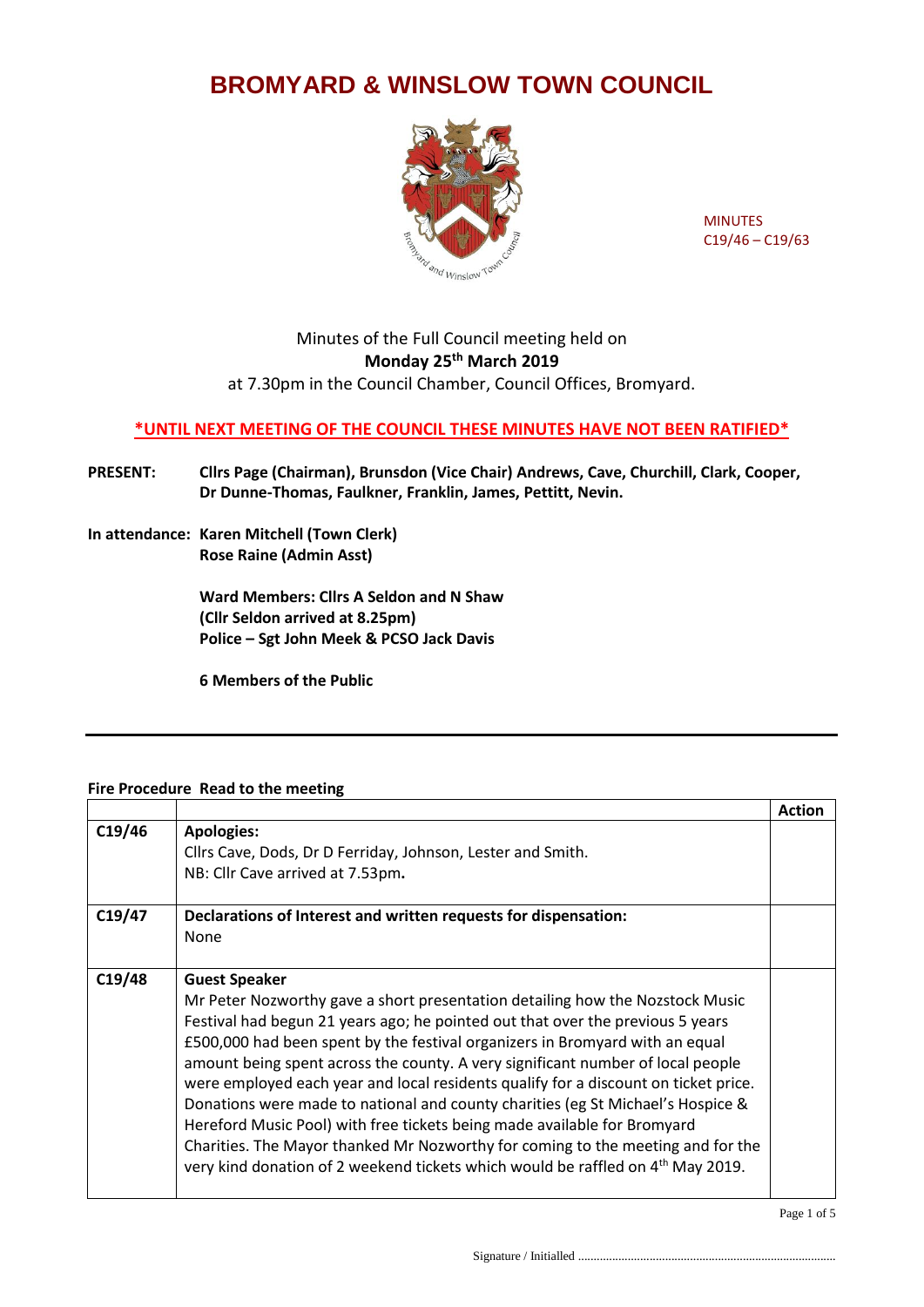| C19/49 | <b>Policing Matters</b><br>PC Meek introduced the new PCSO, Jack Davis, who had recently completed his<br>training.<br>As a result of concerns regarding antisocial behaviour additional staffing had been<br>allocated with a consequent reduction in incidents. A considerable amount of<br>stolen property had been recovered and returned to the owners. He had issued a<br>considerable number of speeding tickets in the January 'speed crackdown', he<br>would supply Cllr Shaw with data on speeding on the A44.<br>PC Meek outlined the emphasis placed on restorative justice whereby young<br>people are made aware of the consequences of bad behaviour and compelled to<br>repair damage and pay compensation rather than face criminal prosecution.<br>Cllr Cave joined the meeting at 7.53pm                                                | <b>PC</b><br><b>Meek</b> |
|--------|------------------------------------------------------------------------------------------------------------------------------------------------------------------------------------------------------------------------------------------------------------------------------------------------------------------------------------------------------------------------------------------------------------------------------------------------------------------------------------------------------------------------------------------------------------------------------------------------------------------------------------------------------------------------------------------------------------------------------------------------------------------------------------------------------------------------------------------------------------|--------------------------|
| C19/50 | <b>Public Question Time</b><br>Mr Trevor Jones, representing Bromyard Festival of Speed gave a summary of the<br>event and its aims. He emphasised that while the organisers would not bring in<br>outside traders to the detriment of local businesses, he stressed that traders were<br>local to Herefordshire and because of the high attendance expected it was<br>important to ensure sufficient provision to meet demand. Proceeds from the<br>festival had been donated to the Hope Centre, Totally Local, the Youth Club, Air<br>Ambulance and the local Hospice. Details were listed in the accounts published on<br>the website.<br>Concerns were raised regarding charges imposed on local traders trading on-street<br>within the road closure area. It was suggested that the Council be consulted on<br>which local charities might benefit. |                          |
| C19/51 | <b>Chairman's Report</b><br>Community Champion Award - Corporal Cadet Stephen Gow named as the Youth<br>Champion.<br>Deputy Mayor and Mayoress thanked for all of their support.<br>Members were reminded to submit their nomination papers by Tuesday 3rd April<br>4.00pm.                                                                                                                                                                                                                                                                                                                                                                                                                                                                                                                                                                                |                          |
| C19/52 | <b>Town Clerk's Report</b><br>The written report was circulated.<br>The issue of Parabolic mirrors was raised - Cllr Shaw pointed out this was a Dept of<br>Transport issue. Ward Cllr Shaw to investigate further.<br>Cllr Seldon arrived at 8.25pm                                                                                                                                                                                                                                                                                                                                                                                                                                                                                                                                                                                                       | TC/Cllr<br>Shaw          |
| C19/53 | <b>Ward members Reports</b><br>Cllr N Shaw - explained Section 106 contributions for schools can only be allocated<br>to schools which are fully subscribed, consequently Brockhampton School would<br>receive contributions from the development off the Hereford Road (Old Depot) St<br>Mary's Catholic School which is not fully subscribed will not receive funding.<br>Cllr A Seldon - drew attention to Herefordshire Council's forthcoming decision on<br>procurement of school transport contracts, this would have a direct impact on<br>Bromyard's Community Transport.<br>Cllrs Shaw & Seldon left the meeting at 8.30pm                                                                                                                                                                                                                        |                          |
| C19/54 | <b>Exclusion of members of the public and press</b><br>IT WAS RESOLVED item C19/63 Staffing Matters be dealt with after the public<br>(including the press) had been excluded as publicity would prejudice the public<br>interest by reason of the confidential nature of the business to be transacted.                                                                                                                                                                                                                                                                                                                                                                                                                                                                                                                                                   |                          |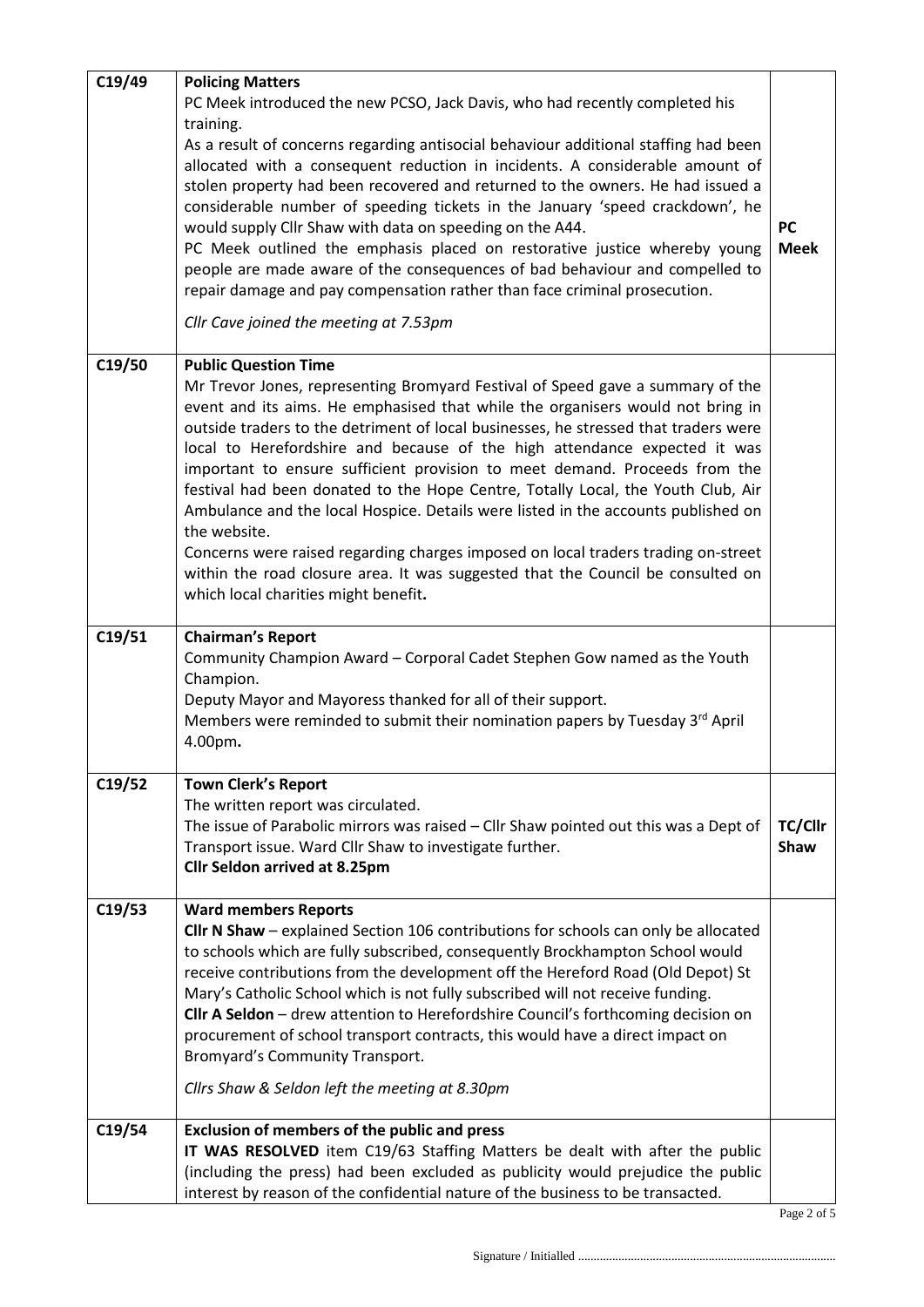| C19/55 | The Minutes of the meeting held on                                                                                                          |  |
|--------|---------------------------------------------------------------------------------------------------------------------------------------------|--|
|        | <b>IT WAS RESOLVED</b>                                                                                                                      |  |
|        | To receive, approve and sign the Minutes of the Meeting of Council held on<br>1.<br>Monday 25 <sup>th</sup> February 2019                   |  |
|        | To receive, approve and sign the Minutes of the Extraordinary meeting of<br>2.<br>Council held on Monday 11 <sup>th</sup> March, 2019.      |  |
|        | The minutes were duly signed by the Chairman.                                                                                               |  |
| C19/56 | <b>Committees and Working Parties</b>                                                                                                       |  |
|        | <b>IT WAS RESOLVED</b>                                                                                                                      |  |
|        | Planning & Economic Development Committee<br>1.<br>To receive and note the Minutes of the meeting held on 4 <sup>th</sup> March, 2019.      |  |
|        | <b>Staffing Committee</b><br>2.                                                                                                             |  |
|        | To receive and note the Minutes of the meeting held on 7 <sup>th</sup> March, 2019.                                                         |  |
|        | 3.<br>Finance & Properties Committee                                                                                                        |  |
|        | To receive and note the Minutes of the meeting held on 11 <sup>th</sup> March 2019.                                                         |  |
|        | <b>Burial Committee</b><br>4.                                                                                                               |  |
|        | To receive and note the Minutes of the meeting held on 18 <sup>th</sup> March 2019.                                                         |  |
| C19/57 | To review delegation arrangements to committees, sub-committees, staff and                                                                  |  |
|        | other local authorities                                                                                                                     |  |
|        |                                                                                                                                             |  |
|        | IT WAS RESOLVED to defer consideration of this item until the first full meeting of                                                         |  |
|        | council following the May 2019 election.                                                                                                    |  |
| C19/58 | <b>Events</b>                                                                                                                               |  |
|        | At the Full Council meeting held on 28 <sup>th</sup> January 2019, the Council agreed to<br>allocate funds for the following events:        |  |
|        | • 75 <sup>th</sup> Anniversary of D-Day and the Battle of Normandy (6 <sup>th</sup> June 2019) sum<br>allocated £400 (Minute C19/15 refers) |  |
|        | Armed Forces Day, (29 <sup>th</sup> June, 2019) sum allocated £150 (Minutes C19/16<br>refers)                                               |  |
|        | Members were asked to put forward ideas for how the money could be spent prior<br>to the April Full Council meeting.                        |  |
|        | The Chairman advised that he would be meeting with RBL Bromyard branch<br>representatives on 28 <sup>th</sup> March to discuss ideas.       |  |
|        | D-Day 75                                                                                                                                    |  |
|        | The following suggestions were made:                                                                                                        |  |
|        | The Chairman liaise with Bromyard info to promote event and gather public<br>$\bullet$<br>views through the use of social media             |  |
|        | steps be taken to seek out anyone who may have participated in the<br>٠<br>landings for their view                                          |  |
|        | the Town Twinning Association be consulted<br>٠                                                                                             |  |
|        | Cadet Gow be approached for an input                                                                                                        |  |
|        |                                                                                                                                             |  |
|        |                                                                                                                                             |  |
|        |                                                                                                                                             |  |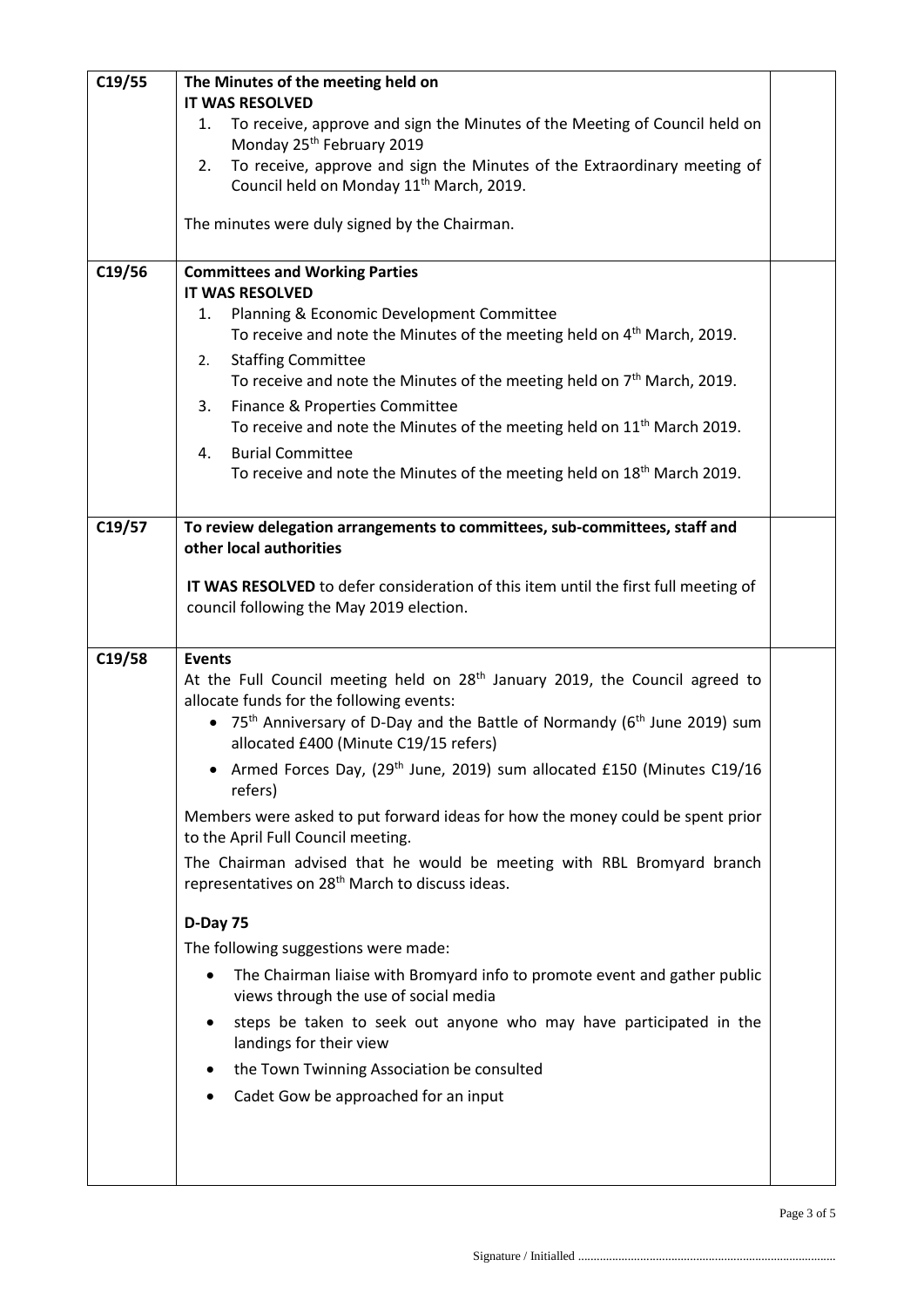|        | <b>Armed Forces Day</b>                                                                                                                                                                                                                                                                                                                                                                                 |         |
|--------|---------------------------------------------------------------------------------------------------------------------------------------------------------------------------------------------------------------------------------------------------------------------------------------------------------------------------------------------------------------------------------------------------------|---------|
|        | IT WAS RESOLVED that                                                                                                                                                                                                                                                                                                                                                                                    |         |
|        | The event be well publicised to the public                                                                                                                                                                                                                                                                                                                                                              |         |
|        | Representatives of the Rifles be invited to join the Civic Party for the flag<br>raising ceremony on 29 <sup>th</sup> June 2019.                                                                                                                                                                                                                                                                        |         |
|        | Members further considered arrangements for the Remembrance Sunday Service<br>on 10 <sup>th</sup> November 2019. The Clerk advised of the difficulty in booking a band for<br>the morning service. It was suggested the Queen Elizabeth High School be<br>approached. Finance Committee to discuss allocation of contract for refreshments.                                                             |         |
|        | IT WAS RESOLVED that arrangements be put in place for the service at St Peter's<br>Church on the morning of 10 <sup>th</sup> November 2019 following a parade from the<br>Conquest Car Park to the Church and thereafter from there back to Cruxwell<br>Street and the public hall for refreshments.                                                                                                    |         |
| C19/59 | Annual meeting of the Council 13 <sup>th</sup> May, 2019.                                                                                                                                                                                                                                                                                                                                               |         |
|        | Members discussed the format of the Annual Meeting of the Council to be held on<br>13 <sup>th</sup> May 2019.                                                                                                                                                                                                                                                                                           |         |
|        | IT WAS RESOLVED that the meeting be divided into two parts i.e. following the<br>appointment of the Mayor, Deputy Mayor, appointment of Committees and<br>presentation of Past Mayor's badges, the meeting would be adjourned and<br>reconvened a week later to transact the remaining business. The scheduled<br>Planning and Economic Development Committee to be moved to Tuesday 21st<br>May, 2019. |         |
| C19/60 | <b>Reports of Outside Bodies:</b>                                                                                                                                                                                                                                                                                                                                                                       |         |
|        | Chamber of Commerce - Cllr. James<br>1)                                                                                                                                                                                                                                                                                                                                                                 |         |
|        | Speaker Julia Evans from Longlands Care Farm spoke - there is to be an                                                                                                                                                                                                                                                                                                                                  |         |
|        | open day at Longlands on Easter Monday.                                                                                                                                                                                                                                                                                                                                                                 |         |
|        | Bromyard Grammar School Foundation - Cllr Cave<br>2)                                                                                                                                                                                                                                                                                                                                                    |         |
|        | No meeting.                                                                                                                                                                                                                                                                                                                                                                                             |         |
|        | Bromyard Relief in Need - Cllr Cave<br>3)                                                                                                                                                                                                                                                                                                                                                               |         |
|        | Meeting held on 20 <sup>th</sup> Feb - unable to attend.                                                                                                                                                                                                                                                                                                                                                |         |
|        |                                                                                                                                                                                                                                                                                                                                                                                                         |         |
|        | Market Towns Forum - Cllrs Brunsdon & Churchill<br>4)                                                                                                                                                                                                                                                                                                                                                   |         |
|        | No longer meets.<br>Public Hall Committee - Cllr. Churchill                                                                                                                                                                                                                                                                                                                                             |         |
|        | 5)<br>No meeting.                                                                                                                                                                                                                                                                                                                                                                                       |         |
|        | Bromyard Downs Common Association - Cllr. Churchill<br>6)                                                                                                                                                                                                                                                                                                                                               |         |
|        | Cllr Churchill was unable to attend but will circulate the minutes of the last                                                                                                                                                                                                                                                                                                                          |         |
|        | meeting.                                                                                                                                                                                                                                                                                                                                                                                                |         |
|        | HALC - Cllr Cave<br>7)                                                                                                                                                                                                                                                                                                                                                                                  | $\cdot$ |
|        | No meeting.                                                                                                                                                                                                                                                                                                                                                                                             |         |
|        | Festivals Association - Cllr. Helen Pettit<br>8)                                                                                                                                                                                                                                                                                                                                                        |         |
|        | No meeting.                                                                                                                                                                                                                                                                                                                                                                                             |         |
|        | Kempson Players - Cllr Brunsdon<br>9)                                                                                                                                                                                                                                                                                                                                                                   |         |
|        | AGM held in February, Committee largely re-elected;                                                                                                                                                                                                                                                                                                                                                     |         |
|        | 14 <sup>th</sup> April 2019 designated a 'clean up' day,                                                                                                                                                                                                                                                                                                                                                |         |
|        | Fashion Show fundraiser at the QE in April.<br>Party in the Park - 17 <sup>th</sup> August 2019.                                                                                                                                                                                                                                                                                                        |         |